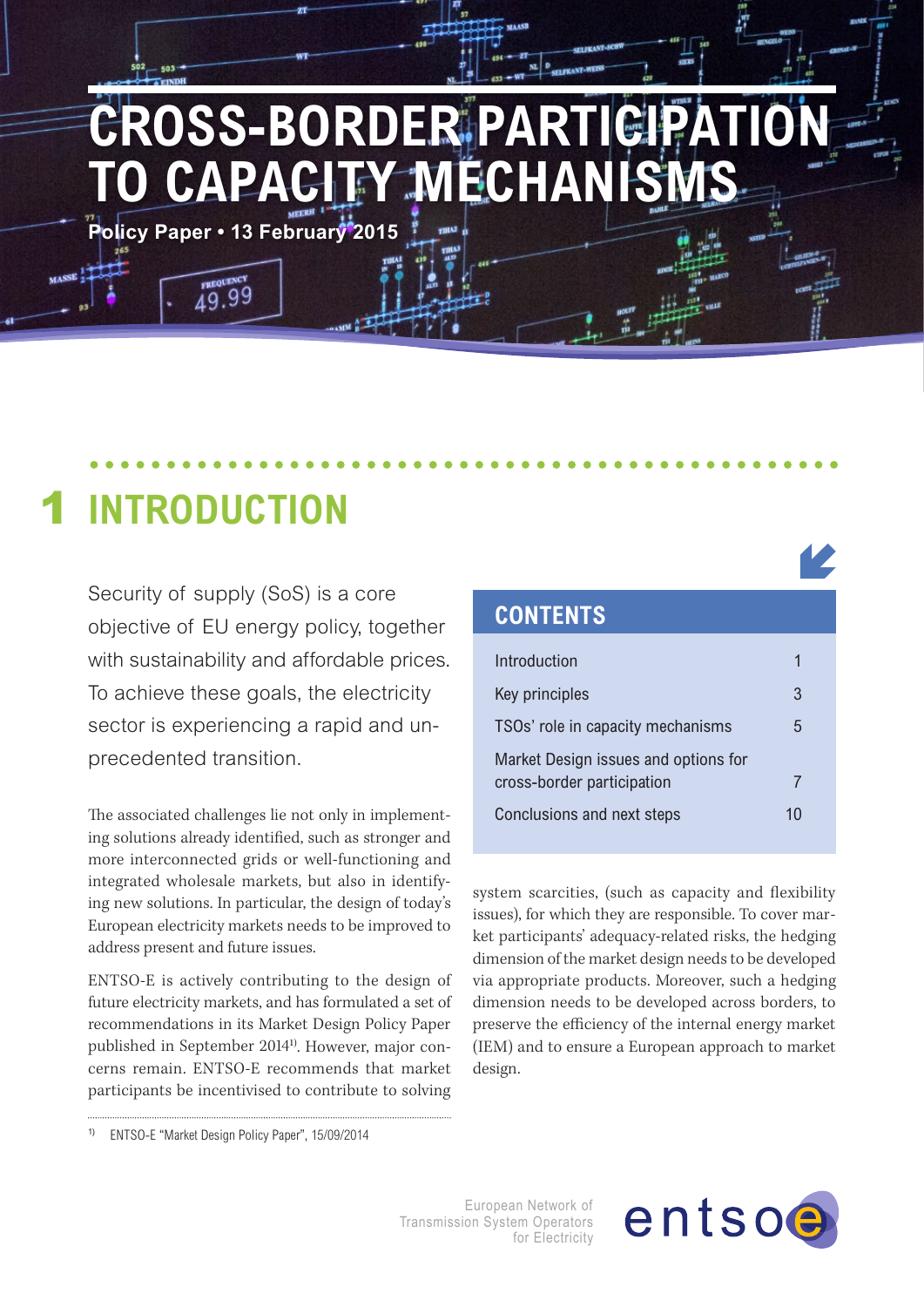A reliable supply of electricity is such a basic need that it is a natural expectation for consumers, often taken for granted. However, the ability of the current electricity markets to deliver SoS objectives along with a sustainable energy mix and affordable prices has been questioned in several EU countries, leading to – among other measures – the implementation of national capacity mechanisms. In return, these noncoordinated actions have raised concerns on possible impacts on the IEM. As with security of supply, which directly affects system security, the preservation of the IEM and of its efficiency is a core concern of ENTSO-E.

This paper contributes to the ongoing debate on cross-border participation in capacity mechanisms, focused on the design and mutual compatibility of capacity mechanisms rather than recommending their existence or absence. Taking the existing situation as a given, ENTSO-E considers important to make the best out of it by ensuring coordination and smooth interactions between different markets. The overall objective is to increase the efficiency of the European system as a whole through appropriate consideration of cross-border opportunities.

In the IEM, cross-border contribution to security of supply results from two mechanisms: market coupling, which directs flows to the country where prices are highest, and transmission system operator (TSO) cooperation, such as real-time support in emergency situations. Cross-border participation to capacity mechanisms will have to be compatible with those two mechanisms. Therefore, cross-border participation has to be given separate and serious consideration in the design of any capacity mechanisms. Simply opening up the mechanism to foreign capacities will not suffice.

ENTSO-E has therefore identified guiding principles and developed concrete recommendations for the benefit of the European welfare, focussing on the mutual compatibility of capacity mechanisms and on the design of cross-border participation solutions.

Chapter 2 of this paper lists the overarching key principles, chapter 3 advises on the TSOs' role in capacity mechanisms, while chapter 4 gives more detailed recommendations on possible market design options for cross-border participation.

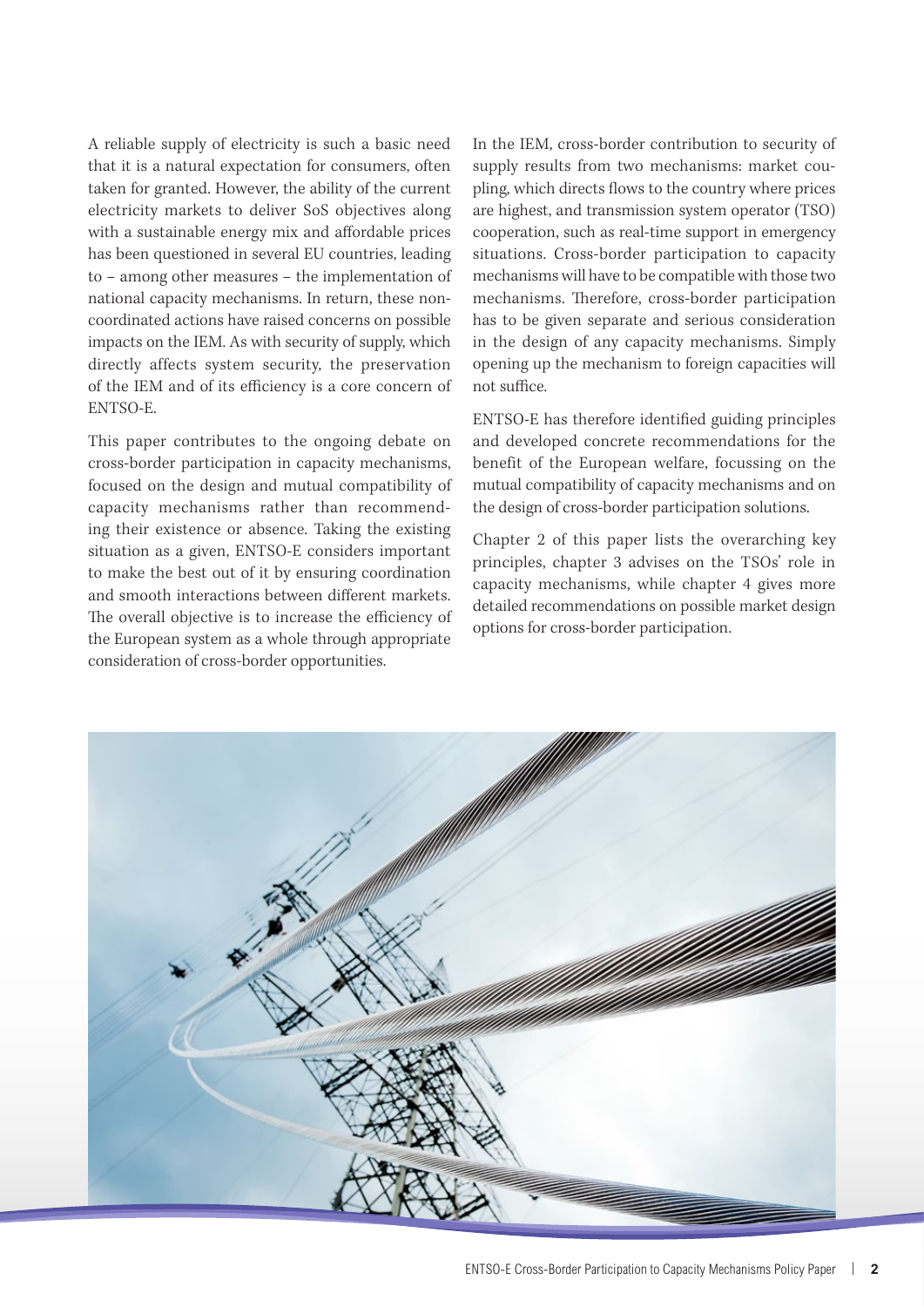### 2 KEY PRINCIPLES

ENTSO-E considers it important to define some basic principles, which should guide the design of concrete solutions for cross-border participation to capacity mechanisms.

#### **1. Consistency with the IEM and target model**

Cross-border participation to capacity mechanisms should preserve the integrity of the internal energy market and be consistent with the electricity target model in all market timeframes (Forward, Day-Ahead,

Intraday and Balancing). Distortions of cross-border trade should be minimised to avoid inefficiencies and higher costs for end-consumers.

#### **2. Consistency with national policies on security of supply**

While not questioning the current legislative framework which gives Member States clear responsibilities for security of supply, ENTSO-E believes the potential contributions of cross-border electricity flows should be adequately accounted for when defining national policies and targets for system adequacy. In case considerations on import dependency are part of the national energy policy, these should be clearly defined when designing cross-border capacity mechanisms.

#### **3. Efficiency of capacity mechanisms' investment signals**

To minimise total costs, electricity systems should rely on the most efficient resources ( for energy, capacity, ancillary services, etc.). Capacity mechanisms should thus value and remunerate all capacities according to their contribution to adequacy in order to deliver efficient investment signals, with a market based pricing, and without undue discrimination between internal

and cross-border capacities or between technologies. This also implies that market design solutions for cross-border participation to capacity mechanisms should give the right locational signal to capacities i. e. direct investment and usage where they are valued the most.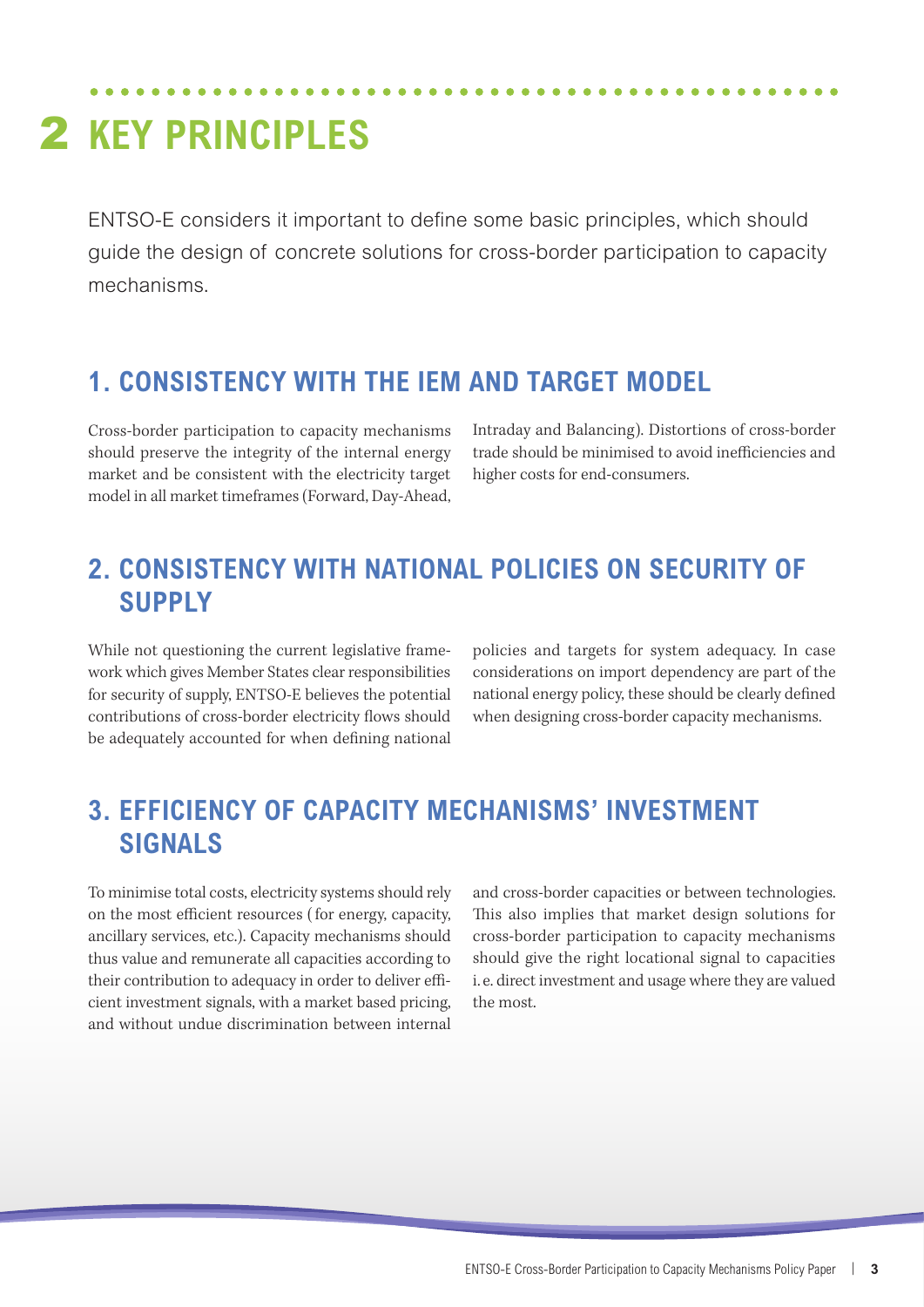#### **4. Adequate consideration of availability constraints**

As the contribution of capacities to system adequacy depends on their probability of being effectively available when needed, all relevant constraints need to be adequately taken into account. In designing market design solutions for cross-border participation of capacity mechanisms it is therefore essential to correctly evaluate limitations of cross-border capacity, especially during scarcity events – i. e. situations of high demand and tight supply.

#### **5. Regional coordination**

National governments, Regulators and TSOs should closely coordinate within their region /with their neighbouring countries when designing and implementing capacity mechanisms. This is necessary to enable cross-border participation and the development of consistent solutions at a regional level. Regional initiatives may also be useful platforms to build consensus towards a European approach to cross-border participation, compatible with national competences. In that process, Government, Regulator and TSO coordination is also particularly important when defining solutions for coincident scarcity situations. Clear, transparent and binding rules must be agreed to manage such situations, and are necessary to secure political and public acceptability.

#### **6. Smooth implementation**

Market design solutions for cross-border participation should not be too complex, costly or lengthy to implement. Simplicity is an essential principle to implement realistic and compatible solutions across Europe, focusing on the added value that they can create. In this sense, a step-wise approach is recommended to allow for further improvements and progressive coordination at regional level.

Those principles are to be considered as a whole and applied in a proportionate way, acknowledging their possible contradictions.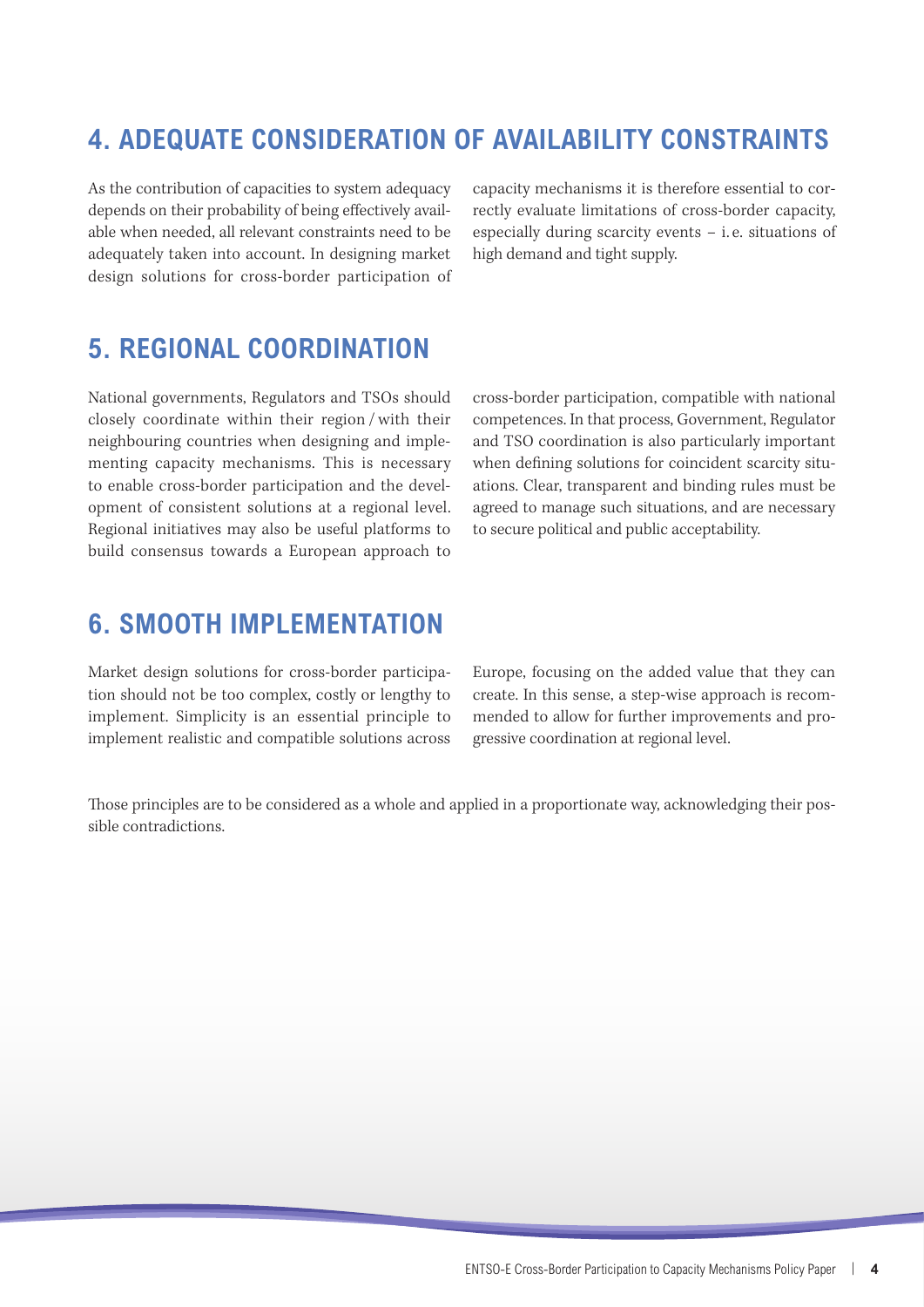# **TSOs' role in capacity mechanisms** 3

It is in the TSOs' interest that capacity mechanisms, where introduced, are welldesigned and provide appropriate solutions for cross-border participation. This will ensure that system adequacy is enhanced at the lowest possible cost for consumers.

In many countries, TSOs have important tasks in the design and / or the implementation of capacity mechanisms and play an important role in enabling cross-border participation to national capacity mechanisms.

To carry out such tasks as best as possible, it is essential to define a governance framework with clear

roles and responsibilities, compliant with current EU and national legislation, and consistent with the overall policy objectives of security of supply, affordability and sustainability. Such a framework must also ensure an adequate cost recovery and risk limitation for the additional tasks that have to be performed by the TSOs.

#### **General governance framework**

Reconciling national competences on security of supply with the reality of the internal energy market and of the interconnected transmission grids in Europe requires solutions to solve contradictions and to manage important complexities. Such complexities are becoming even more evident with the ongoing implementation of different capacity mechanisms in many European countries.

Coordinated solutions are necessary in order to avoid inefficiencies and distortions and to ensure the fairness of market design. At the same time, the presence of capacity mechanisms in one country should not result in artificial barriers to energy cross-border trade<sup>1)</sup>.

Coordination across countries cannot be effective unless all relevant parties are involved and their respective roles are well defined. With regard to capacity mechanisms, various policy makers and stakeholders have relevant competences, legitimate interests or effectson their functioning: EU Commission, Governments, NRAs, TSOs, power exchanges, generators, customers, etc. The need to provide a consistent approach to cross-border interactions between national capacity mechanisms, or similarly between markets with and markets without capacity mechanisms increases the importance of a well-defined governance framework.

The introduction of capacity mechanisms in several Member States highlights the need for more clarity and consistency in the governance framework for security of supply.

In the IEM, wholesale electricity market outcomes are the key determining factor in cross-border flows, at least in the day-ahead and intraday timeframe. Market algorithms for day-ahead and intraday coupling feature rules such as price caps and curtailment rules which are crucial in determining these flows, with direct implications on security of supply in scarcity situations.

Non-harmonised or too-low price caps can result in cross-border flows which do not reflect the real mag-

This is for instance, the case between Russia and Finland, where the design of the Russian capacity mechanism heavily penalises exports to Finland, therefore distorting cross-border trade.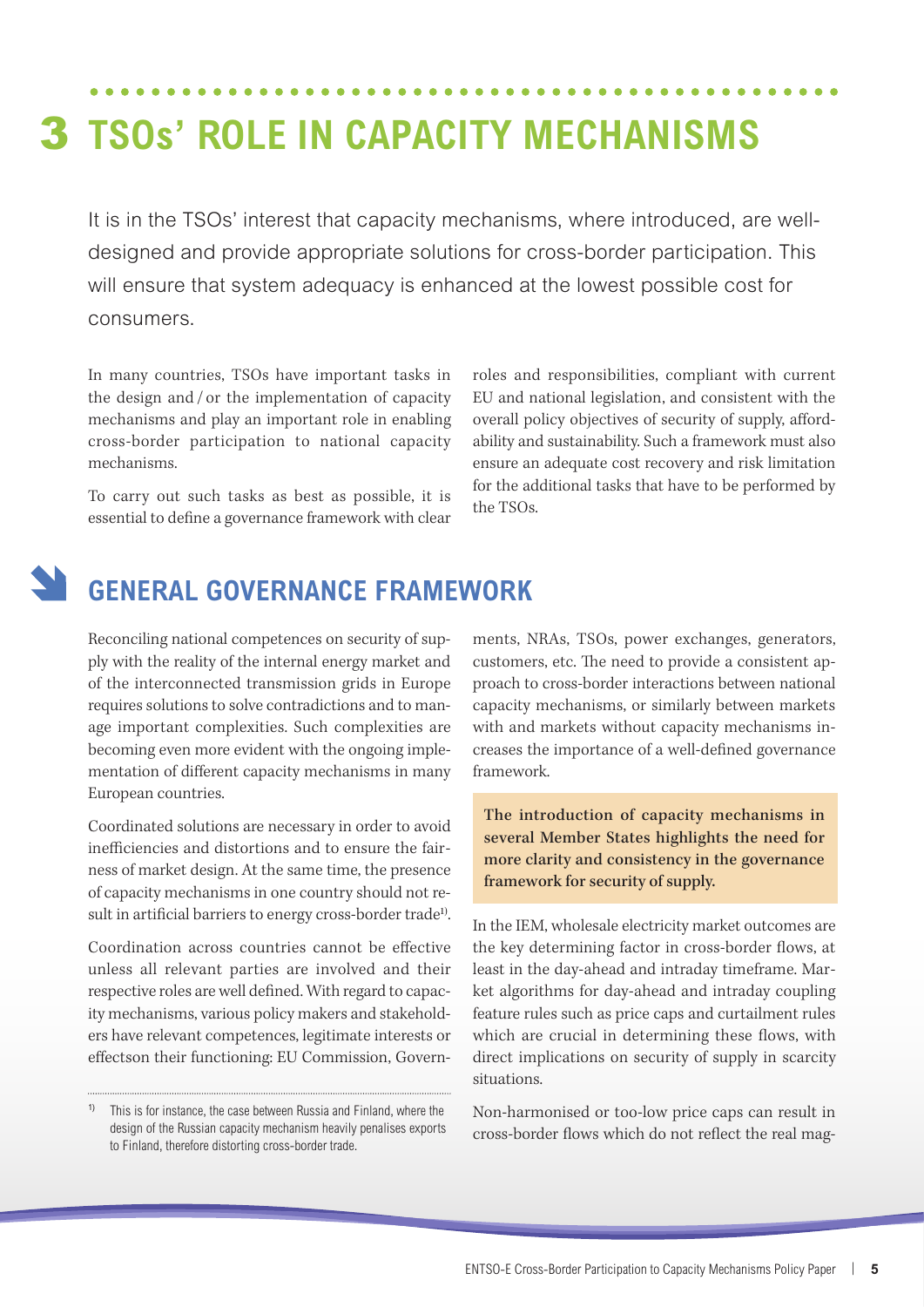nitude of adequacy issues in a particular moment<sup>1)</sup>. In cases where the same price cap is reached in several markets at the same time, there is no more price difference, and curtailment rules apply. TSOs, power exchanges, regulators and all relevant parties should

On price caps, see : ENTSO-E "Market Design Policy Paper", 15/09/2014

closely coordinate to define these coupling rules taking into account these considerations.

Market rules which have direct implications on security of supply should be defined and agreed consistently with the whole governance framework.



#### **Specific TSOs competences**

Clarity on the governance framework is particularly important for TSOs, which have to carry out specific tasks both related to capacity mechanisms operation and their legal responsibility for capacity allocation and congestion management, while complying with European and national legislation; respecting European and national stakeholders' expectations; and taking into account political implications and public opinion considerations.

- To enable cross-border capacity mechanisms participation, TSOs may need to be involved in a number of operational tasks such as the prequalification, certification and validation of capacities and in some cases, the activation process. Without going into the details of these processes, it is clear that an agreement between the involved TSOs, at least from the capacity importing and capacity exporting countries, is necessary to enable crossborder participation to capacity mechanisms.
- • To allow cross-border participation to capacity mechanisms, one of the key responsibilities of all involved TSOs is the definition of the amount of the cross-border capacity able to participate. This amount depends on the security calculation done by TSOs together with cost considerations. This task is especially challenging considering the high level of uncertainty associated with the very long lead times of capacity mechanisms. In fact, an under- or over-estimation of available capacity would create costs for society; either by affecting the capacity mechanisms efficiency or by creating excessive firmness costs.
- Monitoring security of supply and adequacy is usually a legal TSO responsibility. Taking the results of an adequacy assessment into account in the allocation process of transmission rights for cross-border capacity trading would require a framework with a clear distribution of roles and responsibilities.
- Market signals (even  $VOLL<sup>2</sup>$ ) may be insufficient to solve issues in a coincident scarcity situation in two or more countries. Therefore, TSO cooperation with clear rules agreed upfront is necessary. Such rules should define the physical treatment of interconnection flows in real time while taking into account the design and relevant outcomes of the respective capacity mechanisms. Potential implications of cross-border explicit participation in a capacity mechanism, physical or financial, should be taken into account.

TSOs play a crucial role in capacity mechanisms design and operation. Cross-border participation can only be enabled via their close cooperation within a well-defined framework. Especially challenging issues include the calculation of limits to cross-border participation and the management of simultaneous scarcity situations.

2) Value of Lost Load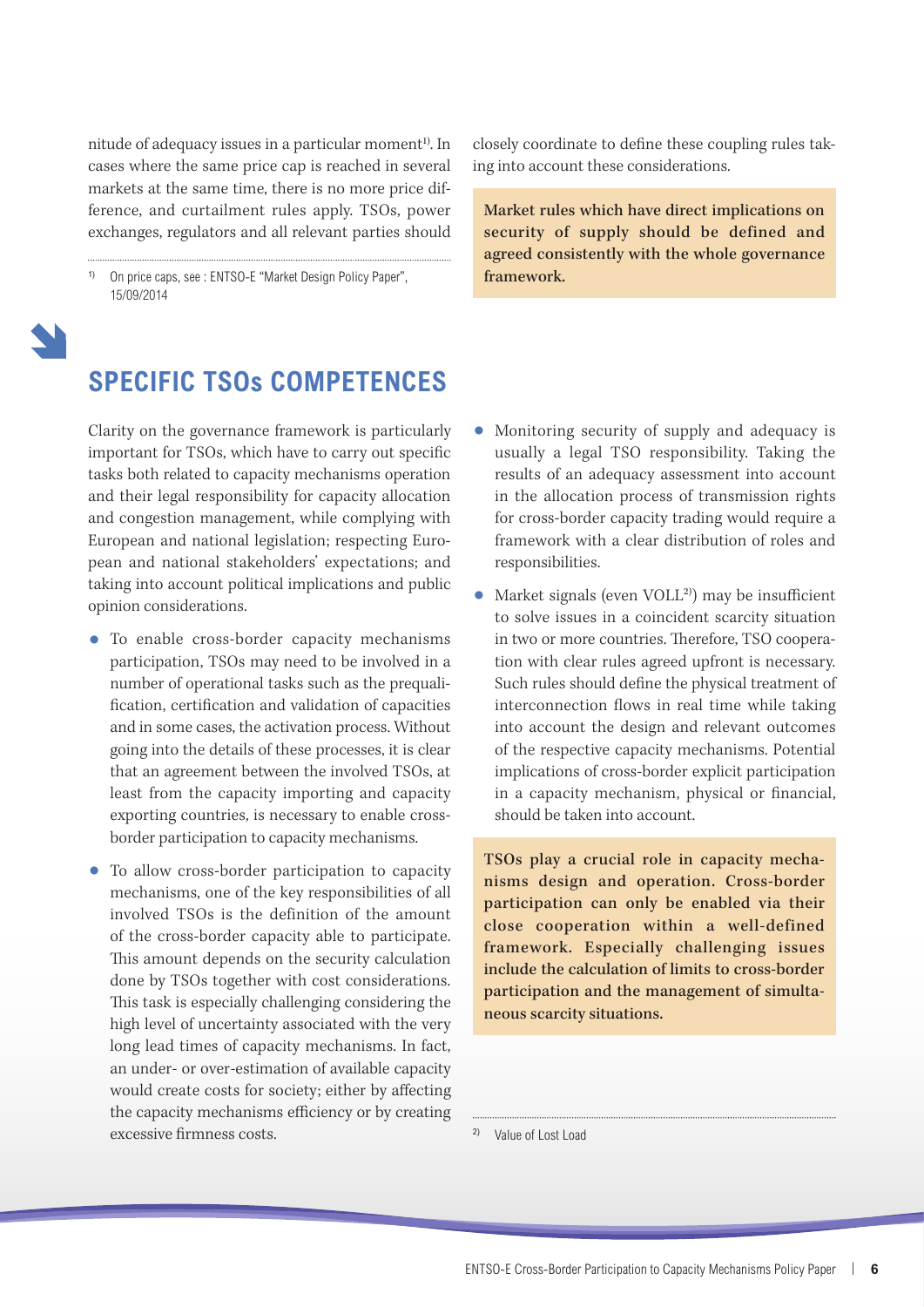### **Market Design issues and options for**  4**cross-border participation**

The concrete design of cross-border participation to capacity mechanisms depends on numerous features, many of which related to the specific design of the capacity mechanisms themselves. The aim of this paper is not to identify a one-size-fits-all model as it would be impractical and premature considering the status of the debate in Europe.

However, there are a number of key issues – also previously analysed by other papers on this topic – which deserve careful consideration and for which ENTSO-E would like to formulate recommendations. The objective is to support policymakers in identifying the best options for implementing cross-border participation solutions.

#### **Integration of different capacity mechanisms, where existing**

Compatible capacity market designs would create an opportunity for fully coordinated solutions with similar benefits as realised in the energy market coupling. Such solutions would be based on coordinated auctions for capacity products or coordinated trading on trading platforms. However, on the one hand it is unclear if such solutions are to be preferred to the alternative of enhancing the energy-only-market and, on the other hand, such a scenario seems very ambitious considering the existence of different capacity mechanisms already in place in Europe.

In the short term, it is therefore important to identify, agree and implement "intermediate" solutions for cross-border participation such as explicit participation models. The step-wise approach should not be understood as a unique path but rather as the implementation of solutions adapted to the specificities of an evolving context.

Consistent with a step-wise implementation approach across Europe, solutions without direct cross-border participation may also be applied. Such solutions imply reduced national demand of capacity to account for cross-border contributions to security of supply. These solutions can be implemented easily and avoid security of supply autarchy. However, they may be economically suboptimal in contexts where cross-border participation to capacity mechanisms has a significant value.

Considering the current diversity of market designs in Europe, pragmatic step-wise solutions are needed to ensure compatibility of the different capacity mechanisms.

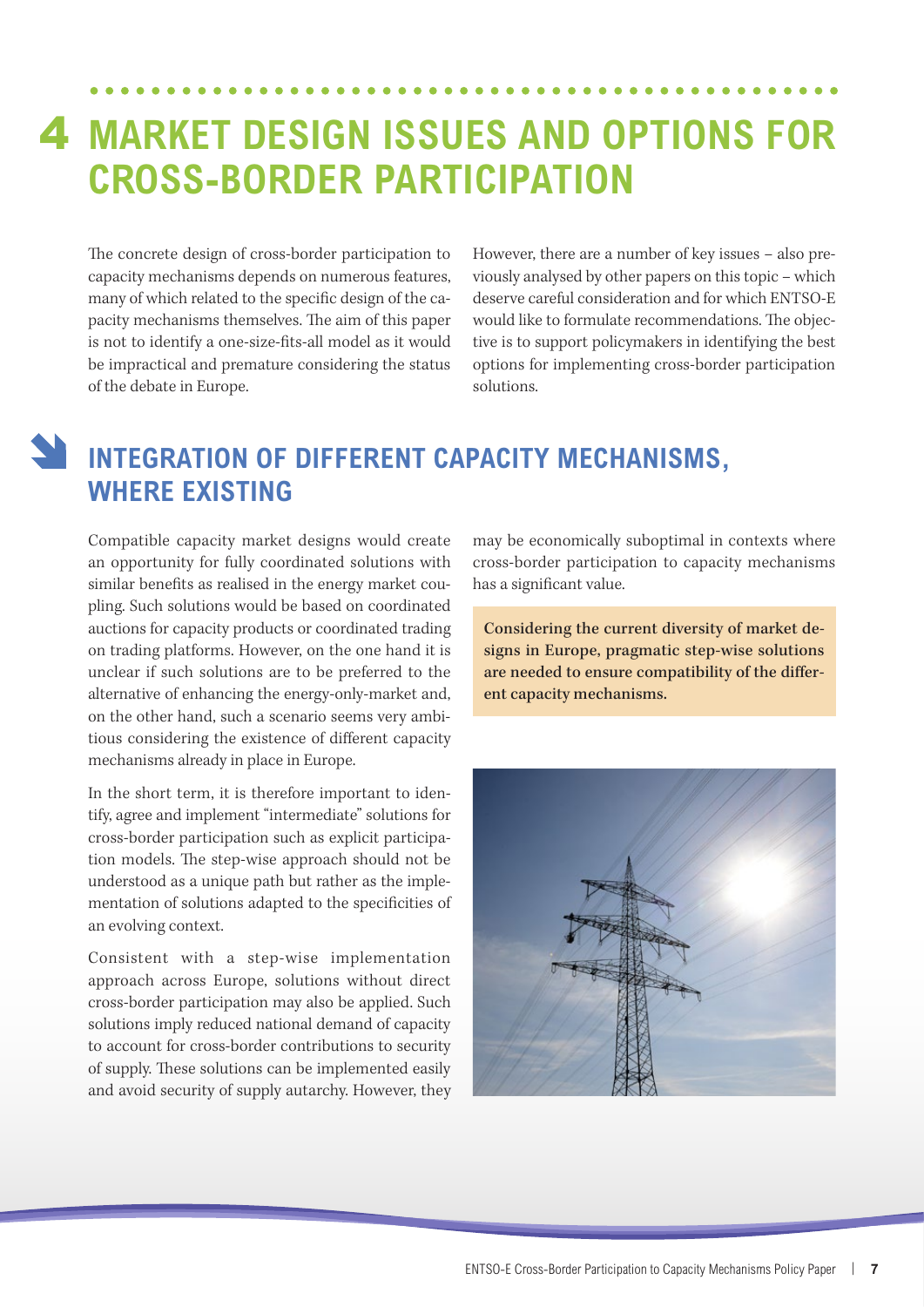### **Key dimensions of explicit participation models**

When analysing the "explicit participation" models in more detail, two key dimensions are generally debated:

- Participation: the subjects that can participate to the cross-border mechanisms- either capacity providers (generation/demand) or interconnectors themselves;
- Commitments: the basis on which capacity providers are remunerated either depending on their availability to deliver energy or on physical energy delivery in pre-defined situations.

#### **Participation**

With regard to the subjects entitled to participate to the cross-border mechanisms, the choice between capacity providers or interconnectors should depend on the assessment of the structural deficit for that particular market: i. e. whether there are sufficient capacity providers available across the border, or, whether there is sufficient interconnection capacity to access the cross-border capacity providers. An appropriately designed capacity mechanism should aim at maximising the value of such limiting factor for adequacy, requiring participation of either one or the other accordingly, and possibly bundling offers.

Participation should therefore be open to interconnection or capacity (both generation and load) assets, but limited to those assets with the most significant contribution to security of supply, for the sake of simplicity. This is also true for the scope of participation: while capacity installed at one end of Europe somehow contributes to security of supply at the other end of Europe, the added value of allowing its explicit participation in all European capacity mechanisms would be limited compared with the induced complexity and associated costs.

As TSOs are in most cases owners and operators of interconnections, they can act as market participants or intermediate parties in an interconnector participation model. This raises some questions regarding TSO neutrality and transparency which must be appropriately addressed.

An appropriately designed capacity mechanism should reveal the value of the most limiting capacity factor (whether capacity providers or interconnection), while ensuring a practical and proportionate implementation.

#### **Commitments**

From an efficiency of cross-border trade point of view, ENTSO-E believes the availability model is less distortive for wholesale electricity markets than the delivery based models. In fact, delivery based models could potentially lead to activations of generation plants out of the merit order, therefore causing an efficiency loss if such activated plants participate in the energy market. These distortions could however be avoided in delivery based models if arrangements can be found to avoid such unnecessary activations.

On the other hand, a pure availability model could create situations of leakage in a coincident scarcity situation, as the energy may be delivered to another country. This issue could be tackled by ensuring delivery in coincident shortage situations, although this might be in conflict with the obligations of TSOs in the national and European framework.

Alternatively, the cross-border capacity might be de-rated to account for the risk on non-delivery. At a minimum, the availability model should be complemented by an obligation to bid in the relevant market timeframe, except for the interconnector participation model.

Both the availability and delivery models need close TSO cooperation and agreement on the treatment of cross-border capacities and interconnector flows during shortage events.

A careful design of the commitments associated with cross-border participation in a capacity mechanism is necessary. If not well-designed, cross-border participation could lead to either inefficient solutions or reduced contributions to security of supply in coincident scarcity situations.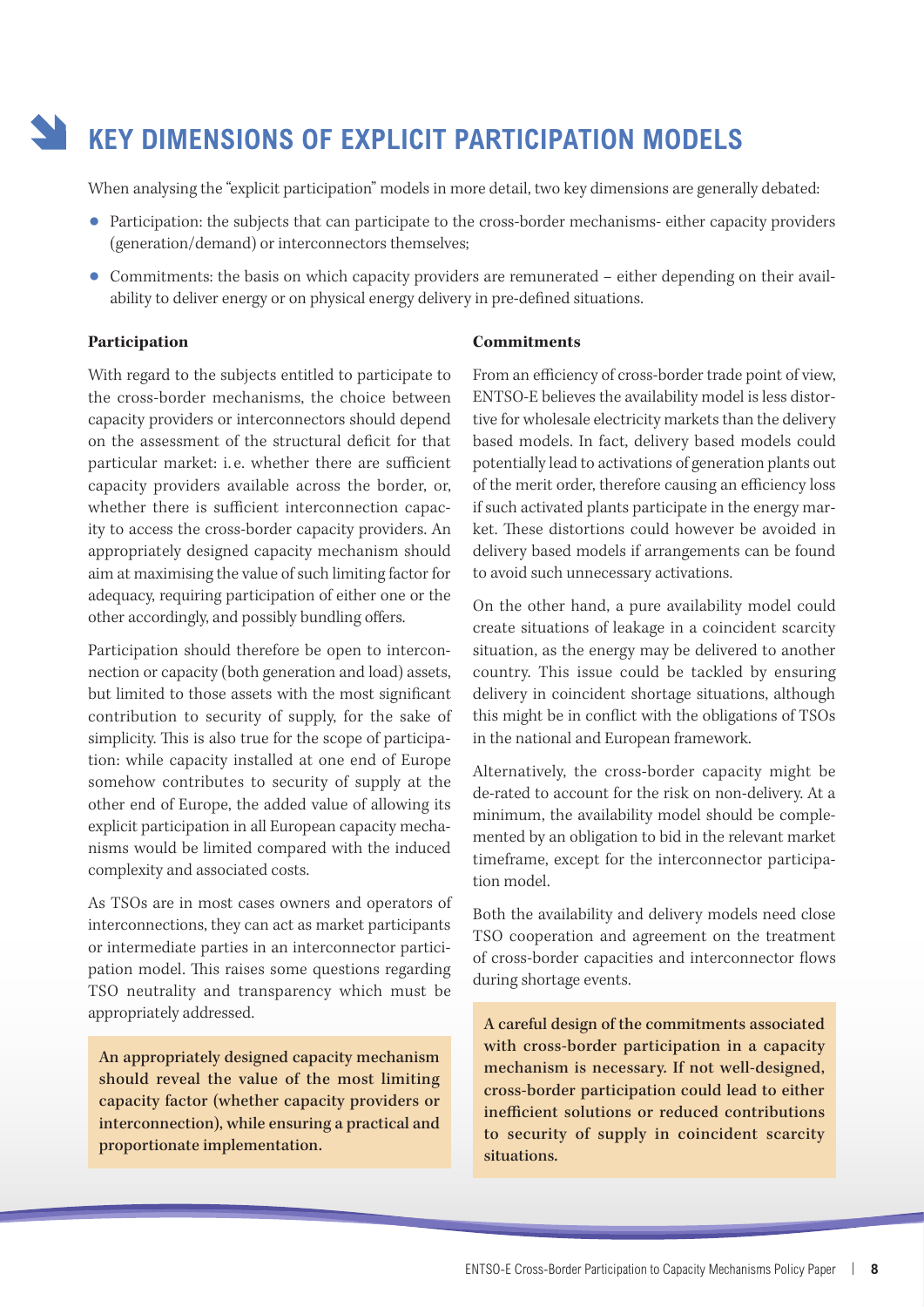### **Is cross-border capacity reservation necessary?**

The design of cross-border capacity mechanisms participation often leads to the discussion on whether interconnector capacity should be reserved for this purpose. It should first be noted that efficient market coupling ensures that the energy flows to the market zones with scarcities, and that the netting process allows optimal reallocation of transmission capacities. Reserving interconnection capacity would therefore not give any additional guarantees on the firmness of cross border contributions to security of supply.

In addition, an approach that specifically reserves interconnector capacity for use in rare scarcity periods would mean that the interconnector capacity could not operate in the standard energy market on a day-to-day basis, which would be detrimental to social welfare by reducing cross-border energy trades. Therefore it is not recommended that the interconnection capacity is reserved for this purpose (except for netting obligations).

Cross-border participation to capacity mechanisms should not result in interconnector capacity reservation.



#### **Capacity providers and participation to multiple CAPACITY MECHANISMS ("DOUBLE COUNTING")**

One last point ENTSO-E would like to address in relation to the specific design of cross-border participation to capacity mechanisms relates to the potential participation of the same resource to more than one (national) capacity mechanism. While this option clearly raises efficiency and fairness issues, this concept must be further explored to avoid unintended consequences.

Indeed, multiple participation in different capacity mechanisms can make sense in some specific situations (e. g. different seasonal peak loads in two neighbouring markets) and deliver value if overlapping commitments can be avoided. While this would mitigate the risk of creating inefficiency from overcapacity at a European level, it must be noted that implementing practical solutions appears particularly challenging.

Multiple participation in different capacity mechanisms can efficiently deliver added value in specific situations, as long as overlapping commitments are avoided and feasible solutions are identified.